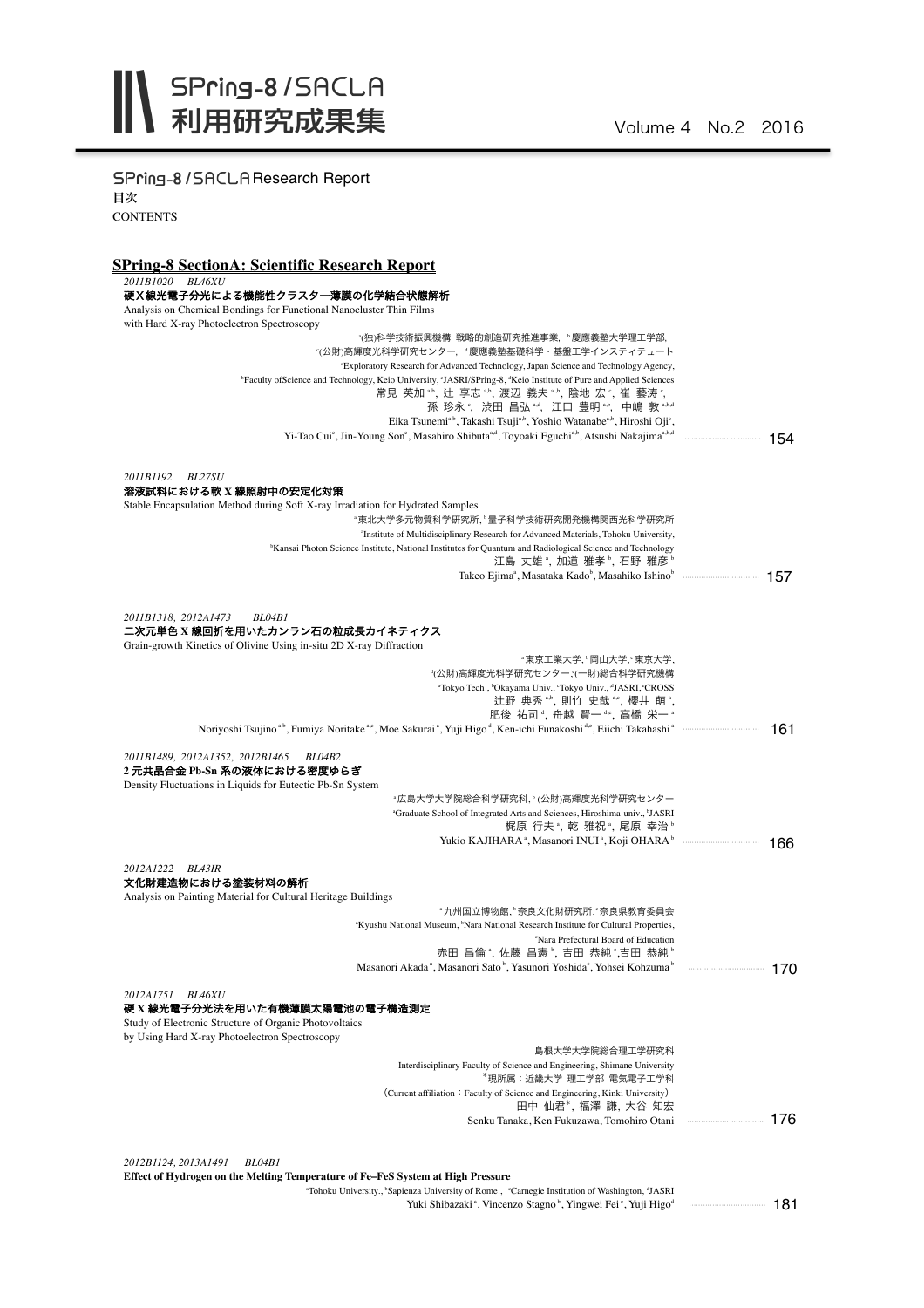| 2012B1155, 2013A1439, 2013B1444<br><b>BL43IR</b><br>赤外放射光の円偏光特性を利用した振動円二色性測定                                                                                                       |     |
|------------------------------------------------------------------------------------------------------------------------------------------------------------------------------------|-----|
| Vibrational Circular Dichroism Spectroscopy                                                                                                                                        |     |
| by Infrared Synchrotron Radiation Source                                                                                                                                           |     |
| <sup>a</sup> (公財)高輝度光科学研究センター, <sup>。</sup> 愛媛大学                                                                                                                                   |     |
| <sup>a</sup> JASRI, <sup>b</sup> Ehime University<br>池本 夕佳 *, 佐藤 久子 *, 森脇 太郎 *                                                                                                     |     |
| Yuka Ikemoto <sup>a</sup> , Hisako Sato <sup>b</sup> , Taro Moriwaki <sup>a</sup> memberutakan 185                                                                                 |     |
| 2012B1310 BL40B2                                                                                                                                                                   |     |
| ナイロン 612 の正負球晶の温度変化について                                                                                                                                                            |     |
| Temperature Alternation of Positive and Negative Spherulites in Nylon 612<br>京都大学大学院人間・環境学研究科                                                                                      |     |
| Graduate School of Human and Environmental Studies, Kyoto University,                                                                                                              |     |
| 森 健太, 小西 隆士, 宮本 嘉久                                                                                                                                                                 |     |
|                                                                                                                                                                                    |     |
| 2012B1358<br>BL35XU                                                                                                                                                                |     |
| 鉄砒素化合物 SrFe <sub>2</sub> As <sub>2</sub> のフォノンの磁気相転移点付近の温度変化                                                                                                                       |     |
| Investigation of the Phonon Structure in SrFe <sub>2</sub> As <sub>2</sub> around Magnetic Transition Temperature                                                                  |     |
| "(国立研究開発法人)日本原子力研究開発機構, "(国立研究開発法人)理化学研究所,<br>"(公財)高輝度光科学研究センター, ª兵庫県立大学                                                                                                           |     |
| <sup>a</sup> JAEA, <sup>b</sup> RIKEN, JASRI, <sup>d</sup> University of Hyogo                                                                                                     |     |
| 福田 竜生 *b, Alfred Q.R. Baronbs, 土屋 優 4, 池田 修悟 4, 小林 寿夫 4                                                                                                                            |     |
|                                                                                                                                                                                    |     |
| 2012B1425 BL25SU                                                                                                                                                                   |     |
| Tb 錯体から成る単分子磁石の軟 X 線磁気円二色性による磁気特性解析                                                                                                                                                |     |
| Element-Specific Magnetometry in Tb Complex Single-Molecule Magnets Using Soft X-Ray                                                                                               |     |
| Magnetic Circular Dichroism Spectroscopy                                                                                                                                           |     |
| "東北大学, "(公財)高輝度光科学研究センター<br><sup>a</sup> Tohoku Univ., <sup>b</sup> JASRI                                                                                                          |     |
| 加藤 恵一 ", 鈴木 基寛 <sup>b</sup> , 中村 哲也 <sup>b</sup> , 辻 成希 <sup>b</sup> , 小谷 佳範 <sup>b</sup> , 山下 正廣 "                                                                                |     |
| Keiichi Katoh <sup>a</sup> , Motohiro Suzuki <sup>b</sup> , Tetsuya Nakamura <sup>b</sup> , Naruki Tsuji <sup>b</sup> ,                                                            |     |
| Yoshinori Kotani <sup>b</sup> , Masahiro Yamashita <sup>a</sup>                                                                                                                    |     |
| 2012B1563 BL10XU                                                                                                                                                                   |     |
| 高温高圧下における NeHe,の相安定性                                                                                                                                                               |     |
| Phase Stability of NeHe <sub>2</sub> under High-Pressure and High-Temperature Conditions<br>·兵庫県立大学大学院物質理学研究科, <sup>。</sup> (公財)高輝度光科学研究センター                                       |     |
| <sup>a</sup> Graduate School of Material Science, University of Hyogo, <sup>b</sup> JASRI                                                                                          |     |
| 福井 宏之 ै, 前川 武雄 ゚, 杉本 隼之 ゚, 赤浜 裕一 ゚, 平尾 直久 ゚, 大石 泰生 ゚                                                                                                                               |     |
| Hiroshi Fukui <sup>a</sup> , Takeo Maekawa <sup>a</sup> , Toshiyuki Sugimoto <sup>a</sup> , Yuichi Akahama <sup>a</sup> , Naohisa Hirao <sup>b</sup> , Yasuo Ohishib mammummammamm | 204 |
| 2012B1755 BL47XU                                                                                                                                                                   |     |
| Analysis of Electronic States of New Solution-processed, Unusual P-type                                                                                                            |     |
| Oxides by Using Hard X-ray Photoelectron Spectroscopy (HXPES)                                                                                                                      |     |
| <sup>a</sup> JST-ERATO, Shimoda Nano-Liquid Process Project,                                                                                                                       |     |
| <sup>b</sup> Green Devices Research Center, Japan Advanced Institute of Science and<br>Technology, 'SPring-8 / Japan Synchrotron Radiation Research Institute,                     |     |
| <sup>d</sup> School of Materials Science, Japan Advanced Institute of Science and Technology                                                                                       |     |
|                                                                                                                                                                                    | 209 |
|                                                                                                                                                                                    |     |
| 2012B1774<br>BL25SU<br>軟 X 線光電子顕微鏡を用いた Sm,Fe,,N,焼結磁石表面の化学状態および磁区観察                                                                                                                 |     |
| Magnetic Domain and Chemical Mapping Observations of $Sm_2Fe_{17}N_3$ Sintered Magnet Surface                                                                                      |     |
| by Photo-emission Electron Microscope Technique with Soft X-ray Irradiation.                                                                                                       |     |
| (国研) 産業技術総合研究所 分析計測標準研究部門                                                                                                                                                          |     |
| Research Institute for Measurement and Analytical Instrumentation,<br>National Institute of Advanced Industrial Science and Technology (AIST).                                     |     |
| 田中 真人, 小川 博嗣                                                                                                                                                                       |     |
|                                                                                                                                                                                    | 214 |
|                                                                                                                                                                                    |     |

## **SPring-8 Section B : Industrial Application Report**

*2011B1024 BL19B2*

## オーステナイト系ステンレス鋼表面での酸化被膜成長に伴う界面近傍残留応力の変化

Skin Residual Stress Measurements and Oxide Characterization by Synchrotron X-ray Diffraction in Non-sensitized

| 316 Stainless Steel and High Temperature Water Combination                                                          |                                                                                 |      |
|---------------------------------------------------------------------------------------------------------------------|---------------------------------------------------------------------------------|------|
|                                                                                                                     | 東北大学 未来科学技術共同研究センター                                                             |      |
|                                                                                                                     | New Industry Creation Hatchery Center, Tohoku University<br>渡邉 真史, 米澤 利夫, 庄子 哲雄 |      |
|                                                                                                                     |                                                                                 | -220 |
| 2012A1032<br><i>BL19B2</i>                                                                                          |                                                                                 |      |
| <b>X線小角散乱法による厚鋼板の溶接熱影響部中における窒化物の定量的観察</b>                                                                           |                                                                                 |      |
| Quantitative Observation of Nitride Particles in Heat Affected Zone of Steel Plates by Small-angle X-ray Scattering |                                                                                 |      |

# 2012A<br>**X 線小**

Quantitative Observation of Nitride Particles in Heat Affected Zone of Steel Plates by Small-angle X-ray Scattering 。<br>横浜国立大学(現:首都大学東京), 京都大学原子炉実験所 a Yokohama National University (Tokyo Metropolitan University),  $^{\text{b}}$ Kyoto University Research Reactor Institute<br>諸岡 聡  $^{\text{a}}$ ,大場 洋次郎  $^{\text{b}}$ Satoshi Morooka<sup>a</sup> , Yojiro Oba<sup>b</sup> ・・・・・・・・・・・・・・・・・・・・・・・・・・・・・・・・・ 225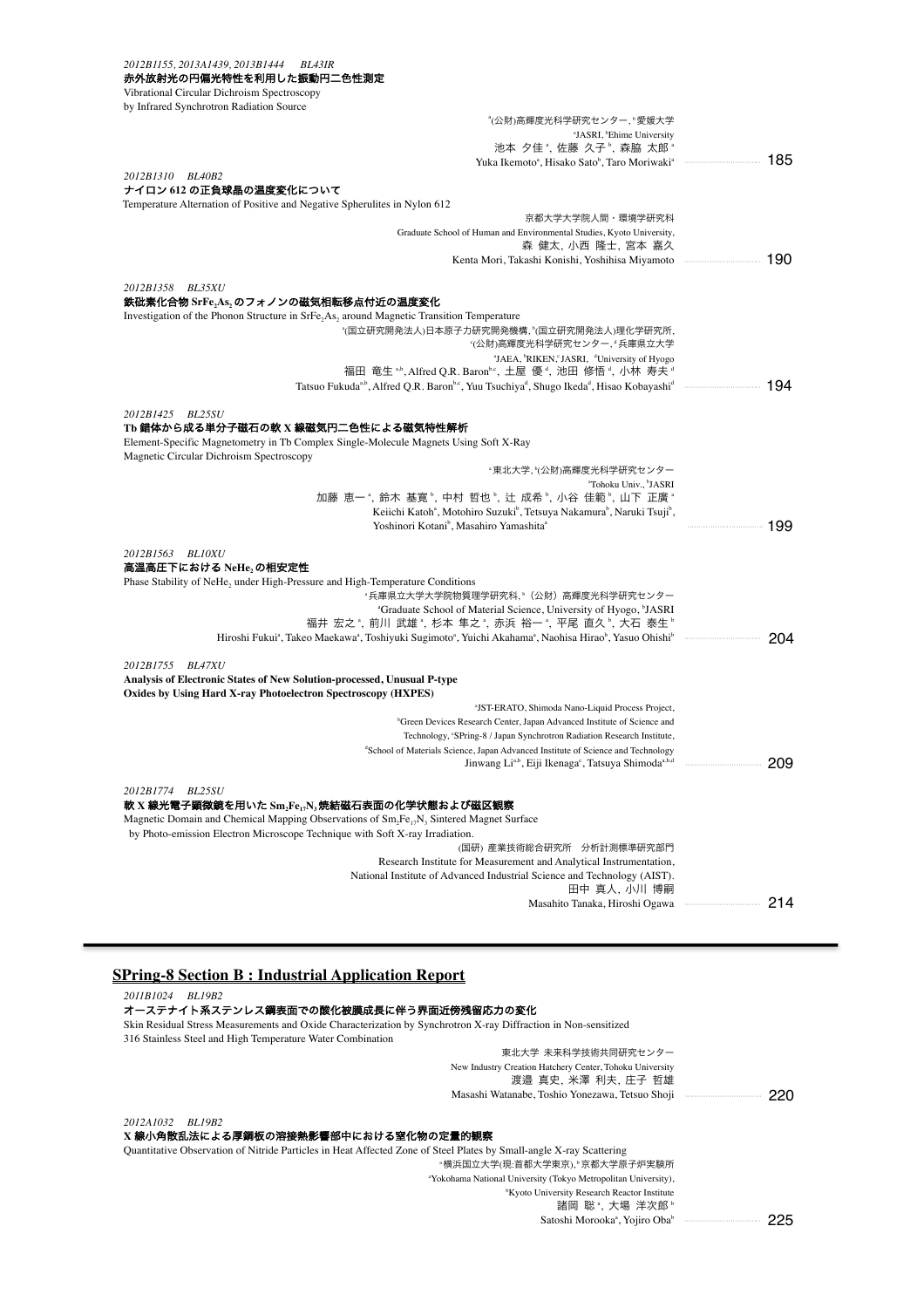#### *2012A1146 BL28B2* **BL28B2** における非対称反射結晶の導入

| Introduction of Asymmetrically Cut Crystal at BL28B2                                                                                                                             |         |
|----------------------------------------------------------------------------------------------------------------------------------------------------------------------------------|---------|
| (公財)高輝度光科学研究センター                                                                                                                                                                 |         |
| JASRI<br>梶原 堅太郎                                                                                                                                                                  |         |
| Kentaro Kajiwara                                                                                                                                                                 | 230<br> |
|                                                                                                                                                                                  |         |
| 2012A1609 BL14B2                                                                                                                                                                 |         |
| LED 用蛍光体材料の温度消光メカニズム解明(2)<br>Investigation of the Mechanism of Thermal Quenching of Phosphor Materials for White LED(2)                                                          |         |
| *(株)三菱化学科学技術研究センター, *(公財)高輝度光科学研究センター                                                                                                                                            |         |
| <sup>a</sup> Mitsubishi Chemical Group Science and Technology Research Center, <sup>b</sup> JASRI                                                                                |         |
| 上田 恭太 ゚, 本間 徹生 ゚                                                                                                                                                                 |         |
| Kyota Uheda <sup>a,</sup> Tetsuo Honma <sup>b</sup>                                                                                                                              |         |
| 2012A1761 BL19B2                                                                                                                                                                 |         |
| 燃料電池用アニオン交換膜の解析                                                                                                                                                                  |         |
| Analysis of Anion Exchange Membranes for Fuel Cells                                                                                                                              |         |
| ·ダイハツ工業(株) <sup></sup> ·日東電工(株)<br><sup>a</sup> DAIHATSU MOTOR CO., LTD., <sup>b</sup> Nitto Denko Corporation                                                                   |         |
| 朝澤 浩一郎", 猪谷 秀幸", 田中 裕久", 宮崎 司", 武田 雄希", 西井 弘行", 鈴木 孝", 松田 康壮"                                                                                                                    |         |
| Koichiro Asazawa <sup>a</sup> , Hideyuki Shishitani <sup>a</sup> , Hirohisa Tanaka <sup>a</sup> , Tsukasa Miyazaki <sup>b</sup> ,                                                |         |
| Yuuki Takeda <sup>b</sup> , Hiroyuki Nishii <sup>b</sup> , Takashi Suzuki <sup>b</sup> , Kousou Matsuda <sup>b</sup>                                                             | 241     |
| 2012B1323 BL46XU                                                                                                                                                                 |         |
| イットリウム系超電導線材用中間層の結晶子サイズと不均一格子歪みの評価                                                                                                                                               |         |
| Evaluation of Crystallite Size and Inhomogeneous Strain in Buffer Layers                                                                                                         |         |
| for Yttrium-based Superconducting Coated Conductors                                                                                                                              |         |
| *(公財) 国際超電導産業技術研究センター, ゚九州大学                                                                                                                                                     |         |
| "International Superconductivity Technology Center (ISTEC), 'Kyushu University<br>種子田 賢宏 **, 吉積 正晃 *, 栗木 礼二 *, 青木 大志 *,                                                          |         |
| 高橋 貴彦 ", 和泉 輝郎 ", 塩原 融 ", 木須 隆暢 "                                                                                                                                                |         |
| Takahiro Taneda <sup>a,b</sup> , Masateru Yoshizumi <sup>a</sup> , Reiji Kuriki <sup>a</sup> , Daishi Aoki <sup>a</sup> ,                                                        |         |
| Takahiko Takahashi <sup>a</sup> , Teruo Izumi <sup>a</sup> , Yuh Shiohara <sup>a</sup> , Takanobu Kiss <sup>b</sup>                                                              | 243     |
| 2012B1395 BL19B2                                                                                                                                                                 |         |
| MYTHEN を利用した新しい粉末回折装置のカメラ半径の検討                                                                                                                                                   |         |
| Determination of Reasonable Camera Radius for Developing Powder Diffractometer Using 1-D Detector MYTHEN                                                                         |         |
| "(公財)高輝度光科学研究センター,"(株)スプリングエイトサービス, 『ボン大学                                                                                                                                        |         |
| <sup>a</sup> JASRI, <sup>b</sup> SPring-8 Service Co., Ltd., <sup>c</sup> University of Bonn<br>大坂 恵一", 佐藤 眞直", 松本 拓也", 広野 等子", 川瀬 守弘", 豊川 秀訓"                                   |         |
| Keiichi Osaka <sup>a</sup> , Masugu Sato <sup>a</sup> , Takuya Matsumoto <sup>b</sup> , Toko Hirono <sup>c</sup> , Morihiro Kawase <sup>a</sup> , Hidenori Toyokawa <sup>a</sup> | 248     |
|                                                                                                                                                                                  |         |
| 2012B1871 BL14B2                                                                                                                                                                 |         |
| XAFS 遠隔化を目指した次期 Quick XAFS 測定プログラムの開発<br>Development of the Next Version of QXAFS Program for XAFS-remote-experiment System                                                      |         |
| (公財)高輝度光科学研究センター                                                                                                                                                                 |         |
| JASRI                                                                                                                                                                            |         |
| 高垣 昌史, 本間 徹                                                                                                                                                                      |         |
| Masafumi Takagaki, Tetsuo Honma                                                                                                                                                  | 252     |
| 2012B7012 BL33XU                                                                                                                                                                 |         |
| き裂先端特異応力場における局所応力測定系の開発                                                                                                                                                          |         |
| Development of Local Stress Measurement System in Stress Singularity Field at Crack Tip                                                                                          |         |
| *(株)豊田中央研究所, *横浜国立大学<br>"Toyota Central R&D Labs., Inc., <sup>b</sup> Yokohama National University                                                                               |         |
| 木村 英彦 ", 瀬戸山 大吾 ", 山口 聡 ", 高原 稔 ", 小島 由梨 ", 秋庭 義明 "                                                                                                                              |         |
|                                                                                                                                                                                  | 255     |
|                                                                                                                                                                                  |         |
|                                                                                                                                                                                  |         |
| 2013B1510 BL19B2<br>すれすれ入射広角 X 線回折による修飾された無機材上有機薄膜の構造評価                                                                                                                          |         |
| GI-WAXD Measurements of Organic Film on Modified Inorganic Substrate                                                                                                             |         |
| "住べリサーチ(株),"住友ベークライト(株)                                                                                                                                                          |         |
| <sup>a</sup> S. B. RESEARCH CO., LTD, <sup>b</sup> SUMITOMO BAKELITE CO., LTD.                                                                                                   |         |
| 権藤 聡ª, 馬路 哲ª, 和泉 篤士º<br>Satoshi Gondo <sup>a</sup> , Satoshi Maji <sup>a</sup> , Atsushi Izumi <sup>b</sup>                                                                      | 259     |
|                                                                                                                                                                                  |         |
| 2013B1520<br>BL14B2                                                                                                                                                              |         |
| In-situ XAFS による Mo-Bi 系複合酸化物の酸化還元挙動解析                                                                                                                                           |         |
| Redox Behavior Analysis of Multicomponent Bismuth Molybdate Catalyst by Using In-situ XAFS<br>*旭化成株式会社,*旭化成ケミカルズ株式会社                                                             |         |
| <sup>a</sup> Asahi Kasei Corporation, <sup>b</sup> Asahi Kasei Chemicals Corporation                                                                                             |         |
| 東口 光晴", 松野 信也", 吉田 淳"                                                                                                                                                            |         |
| Mitsuharu Higashiguchi <sup>a</sup> , Shinya Matsuno <sup>a</sup> , Jun Yoshida <sup>b</sup>                                                                                     | 263     |
| 2013B1552 BL14B2                                                                                                                                                                 |         |
| 全反射蛍光 XAFS による a-InGaZnO 薄膜の局所構造解析                                                                                                                                               |         |
| Local Structural Analysis of Amorphous In-Ga-Zn-O Thin Films                                                                                                                     |         |

by Total Reflection Fluorescence X-ray Absorption Fine Structure Technique

㈱コベルコ科研 KOBELCO Research Institute,Inc. 安野 聡, 稲葉 雅之, 小坂 修司 Satoshi Yasuno, Masayuki Inaba, Shuji Kosaka

・・・・・・・・・・・・・・・・・・・・・・・・・・・・・・・・・ 268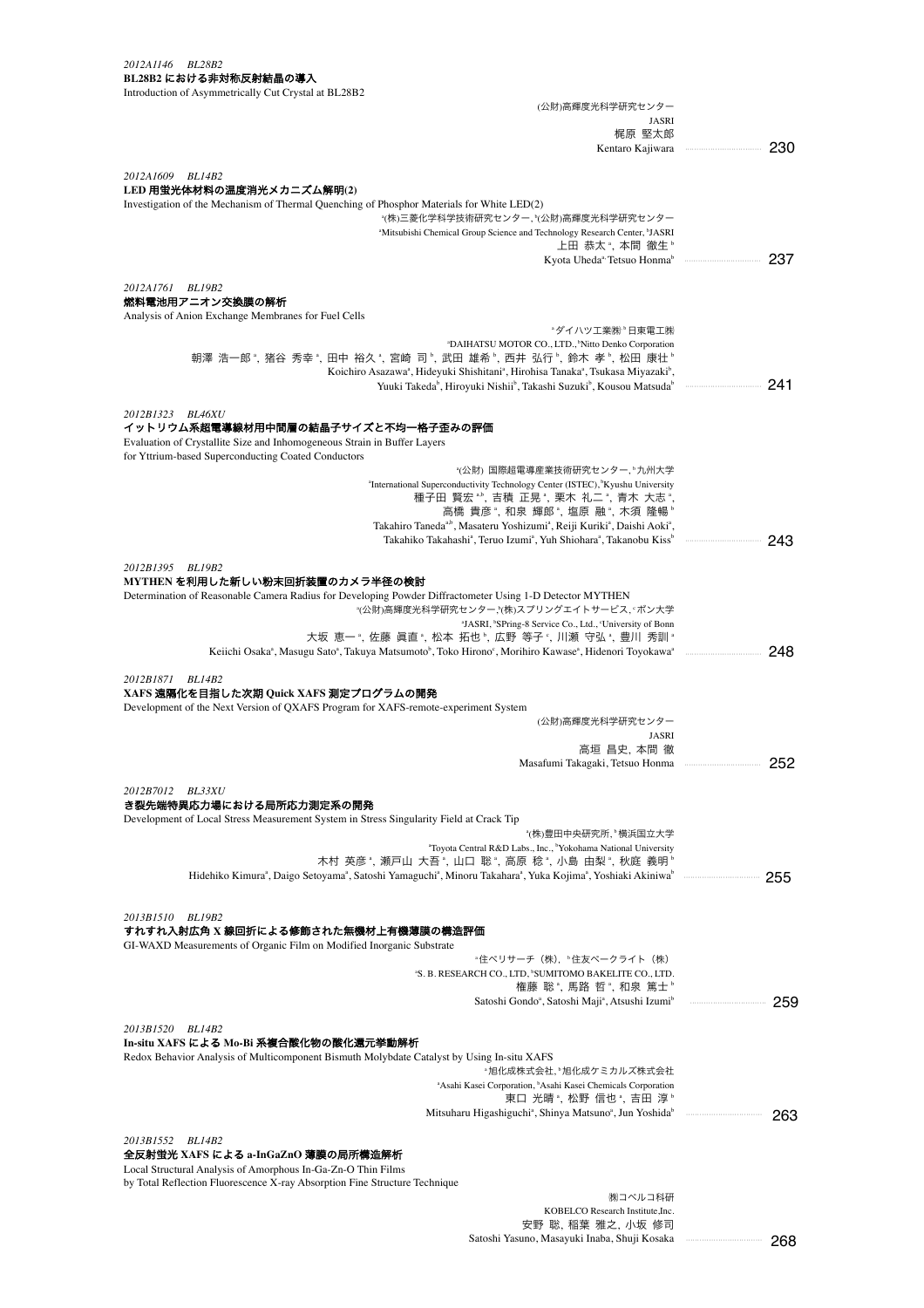| 2014A1547 BL19B2<br>超小角 X 線散乱によるエマルション粘着剤の構造解析                                                                                                                                                                                                                                                                                                        |         |
|-------------------------------------------------------------------------------------------------------------------------------------------------------------------------------------------------------------------------------------------------------------------------------------------------------------------------------------------------------|---------|
| ;エマルション粒子のトルエンによる膨潤挙動の解明                                                                                                                                                                                                                                                                                                                              |         |
| Structural Studies on Emulsion Adhesives Using Ultra-Small Angle X-ray Scattering Technique<br>; Smelling Behaviors of Emulsion Particles by Toluene Solutions                                                                                                                                                                                        |         |
| 日東電工株式会社                                                                                                                                                                                                                                                                                                                                              |         |
| Nitto Denko Corporation<br>宮崎 司, 瀧口 康二, 下北 啓輔, 戸崎 裕                                                                                                                                                                                                                                                                                                   |         |
| Tsukasa Miyazaki, Koji Takiguchi, Keisuke Shimokita, Yutaka Tosaki                                                                                                                                                                                                                                                                                    | 272     |
| 2014B1598 BL19B2                                                                                                                                                                                                                                                                                                                                      |         |
| 半導体パッケージ用封止樹脂の熱硬化過程における残留応力その場観察<br>In situ Residual Stress Analysis in Encapsulation Resins for Semiconductor Packaging during Curing Process                                                                                                                                                                                                        |         |
| 住友ベークライト (株)                                                                                                                                                                                                                                                                                                                                          |         |
| SUMITOMO BAKELITE CO., LTD.<br>若林 みどり, 中井戸 宙, 渡邊 俊明, 首藤 靖幸, 和泉 篤士                                                                                                                                                                                                                                                                                     |         |
| Midori Wakabayashi, Hiroshi Nakaido, Toshiaki Watanabe, Yasuyuki Shudo, Atsushi Izumi                                                                                                                                                                                                                                                                 | 275     |
| 2014B1631 BL46XU                                                                                                                                                                                                                                                                                                                                      |         |
| イオン液体ナノ薄膜の単結晶基板上における吸着挙動                                                                                                                                                                                                                                                                                                                              |         |
| Structural Characterization for Ionic Liquid Nano Layers Adsorbed on Single Crystal Substrates<br>"東北大学 工学研究科,"産業技術総合研究所                                                                                                                                                                                                                              |         |
| "School of Engineering, Tohoku University,                                                                                                                                                                                                                                                                                                            |         |
| <sup>b</sup> National Institute of Advanced Industrial Science and Technology (AIST).                                                                                                                                                                                                                                                                 |         |
| 大橋 昇 *, 丸山 伸伍 *, 渡邉 光 *, 山内 美保 *, 宮寺 哲彦 *, 松本 祐司 *<br>Noboru Ohashi <sup>a</sup> , Shingo Maruyama <sup>a</sup> , Ko Watanabe <sup>a</sup> , Miho Yamauchi <sup>a</sup> , Tetsuhiko Miyadera <sup>b</sup> , Yuji Matsumoto <sup>a</sup>                                                                                                               | 279     |
|                                                                                                                                                                                                                                                                                                                                                       |         |
| 2014B1634 BL19B2<br>芳香族ポリイミドフィルムの炭化過程にて生成するグラファイト前駆体の構造解析                                                                                                                                                                                                                                                                                             |         |
| Structure Analysis of the Polyimide Precursors Produced from Carbonization Process of Aromatic Polyimide Film                                                                                                                                                                                                                                         |         |
| *株式会社カネカ,*公益財団法人高輝度光科学研究センター<br><sup>a</sup> Kaneka Corporation, <sup>b</sup> JASRI                                                                                                                                                                                                                                                                   |         |
| 毛利 文仁 ª, 小林 幹明 ª, 加藤 裕介 ª, 小島 正寛 ª,                                                                                                                                                                                                                                                                                                                   |         |
| 西川 泰司 *, 大坂 恵一 *, 渡辺 剛 *                                                                                                                                                                                                                                                                                                                              |         |
| Fumihito Mohri <sup>a</sup> , Motoaki Kobayashi <sup>a</sup> , Yuusuke Kato <sup>a</sup> , Masahiro Kojima <sup>a</sup> ,<br>Yasushi Nishikawa <sup>a</sup> , Keiichi Osaka <sup>b</sup> , Takeshi Watanabe <sup>b</sup>                                                                                                                              | 284     |
|                                                                                                                                                                                                                                                                                                                                                       |         |
| 2014B1796 BL14B2<br>XAFS による高炉水砕スラグのガラス構造解析                                                                                                                                                                                                                                                                                                           |         |
| Glass Structure Analysis of Blast Furnace Slag by XAFS                                                                                                                                                                                                                                                                                                |         |
| "宇部興産(株) 技術開発研究所,"(公財)高輝度光科学研究センター<br>"Ube Industries, Ltd., Technical Development Center, "JASRI                                                                                                                                                                                                                                                     |         |
| 高橋 俊之 ゚,三隅 英俊 ゚,伊藤 貴康 ゚,高松 雄一郎 ゚,本間 徹生 ゚                                                                                                                                                                                                                                                                                                              |         |
| Toshiyuki Takahashi <sup>a</sup> , Hidetoshi Misumi <sup>a</sup> , Takayasu Itoh <sup>a</sup> , Yuichiroh Takamatsu <sup>a</sup> , Tetsuo Honma <sup>b</sup>                                                                                                                                                                                          | 288     |
| 2014B1895 BL19B2                                                                                                                                                                                                                                                                                                                                      |         |
| 半導体パッケージ基板用樹脂の熱硬化過程における残留応力その場観察                                                                                                                                                                                                                                                                                                                      |         |
| In situ Residual Stress Analysis in Resins for Semiconductor<br>Packaging Substrates during Curing Process                                                                                                                                                                                                                                            |         |
| 住友ベークライト(株)                                                                                                                                                                                                                                                                                                                                           |         |
| SUMITOMO BAKELITE CO., LTD.<br>若林 みどり, 鈴木 咲子, 中井戸 宙, 渡邊 俊明, 和泉 篤士                                                                                                                                                                                                                                                                                     |         |
| Midori Wakabayashi, Sakiko Suzuki, Hiroshi Nakaido, Toshiaki Watanabe, Atsushi Izumi                                                                                                                                                                                                                                                                  | 294<br> |
|                                                                                                                                                                                                                                                                                                                                                       |         |
| 2014B1898 BL14B2                                                                                                                                                                                                                                                                                                                                      |         |
| 酢酸ビニル気相合成用工業触媒の選択性向上と構造解析                                                                                                                                                                                                                                                                                                                             |         |
| Characterization and Selectivity Enhancement of Industrial Catalysts for Gas Phase Production of Vinyl Acetate<br>エヌ・イー ケムキャット㈱                                                                                                                                                                                                                       |         |
| N.E. CHEMCAT CORPORATION                                                                                                                                                                                                                                                                                                                              |         |
| 石崎 将士, 横道 健, 宮崎 隼人, 小松 晃, 上田 正道,<br>宮治 孝行, 鈴鹿 弘康, 吉村 昌壽, 髙木 由紀夫                                                                                                                                                                                                                                                                                       |         |
| Shoji Ishizaki, Masaru Yokomichi, Hayato Miyazaki, Akira Komatsu, Masamichi Ueda,                                                                                                                                                                                                                                                                     |         |
| Takayuki Miyaji, Hiroyasu Suzuka, Masatoshi Yoshimura, Yukio Takagi                                                                                                                                                                                                                                                                                   | 298     |
| 2015A1676 BL19B2                                                                                                                                                                                                                                                                                                                                      |         |
| 界面活性剤処理によるヒト皮膚角層の構造変化の小角・広角 X 線散乱法を用いた解析(第 6 報)<br>Study on the Structural Change of Human Stratum CorneumInduced by the Treatment of                                                                                                                                                                                                                 |         |
| Surfactant Solutions Using Small- and Wide-Angle X-ray Scattering, Part 6                                                                                                                                                                                                                                                                             |         |
| "花王株式会社, "(公財)高輝度光科学研究センター, "(公財)名古屋産業科学研究所                                                                                                                                                                                                                                                                                                           |         |
| "Kao Corporation, "JASRI, 'NISRI<br>久米 卓志", 坂井 隆也", 加賀谷 真理子", 宮崎 敦史", 藤井 亮輔", 遠藤 寛子",                                                                                                                                                                                                                                                                 |         |
| 田渕 友季子 ゚, 大鳥居 裕姫 ゚, 小野尾 信 ゚,山田 真爾 ゚, 太田 昇 ゚, 八田 一郎 ゚                                                                                                                                                                                                                                                                                                  |         |
| Takuji Kume <sup>a</sup> , Takaya Sakai <sup>a</sup> , Mariko Kagaya <sup>a</sup> , Atsushi Miyazaki <sup>a</sup> , Ryosuke Fujii <sup>a</sup> , Hiroko Endo <sup>a</sup> ,<br>Yukiko Tabuchi <sup>a</sup> , Yuki Ootorii <sup>a</sup> , Makoto Onoo <sup>a</sup> , Shinji Yamada <sup>a</sup> , Noboru Ohta <sup>b</sup> , Ichiro Hatta <sup>c</sup> | 306     |
|                                                                                                                                                                                                                                                                                                                                                       |         |
| <i>2015A1690</i><br>BL19B2<br>固体酸化物形燃料電池用酸素イオン伝導体の in-situ XRD 解析                                                                                                                                                                                                                                                                                     |         |
| In-situ XRD Analysis of Oxygen Ion Conductor for SOFC                                                                                                                                                                                                                                                                                                 |         |

(株)ノリタケカンパニーリミテド NORITAKE CO., LIMITED<br>岩井 広幸, 犬飼 浩之, 村上 歩, 高橋 洋祐 Hiroyuki Iwai, Koji Inukai, Ayumi Murakami, Yosuke Takahashi ・・・・・・・・・・・・・・・・・・・・・・・・・・・・・・・・・ 309